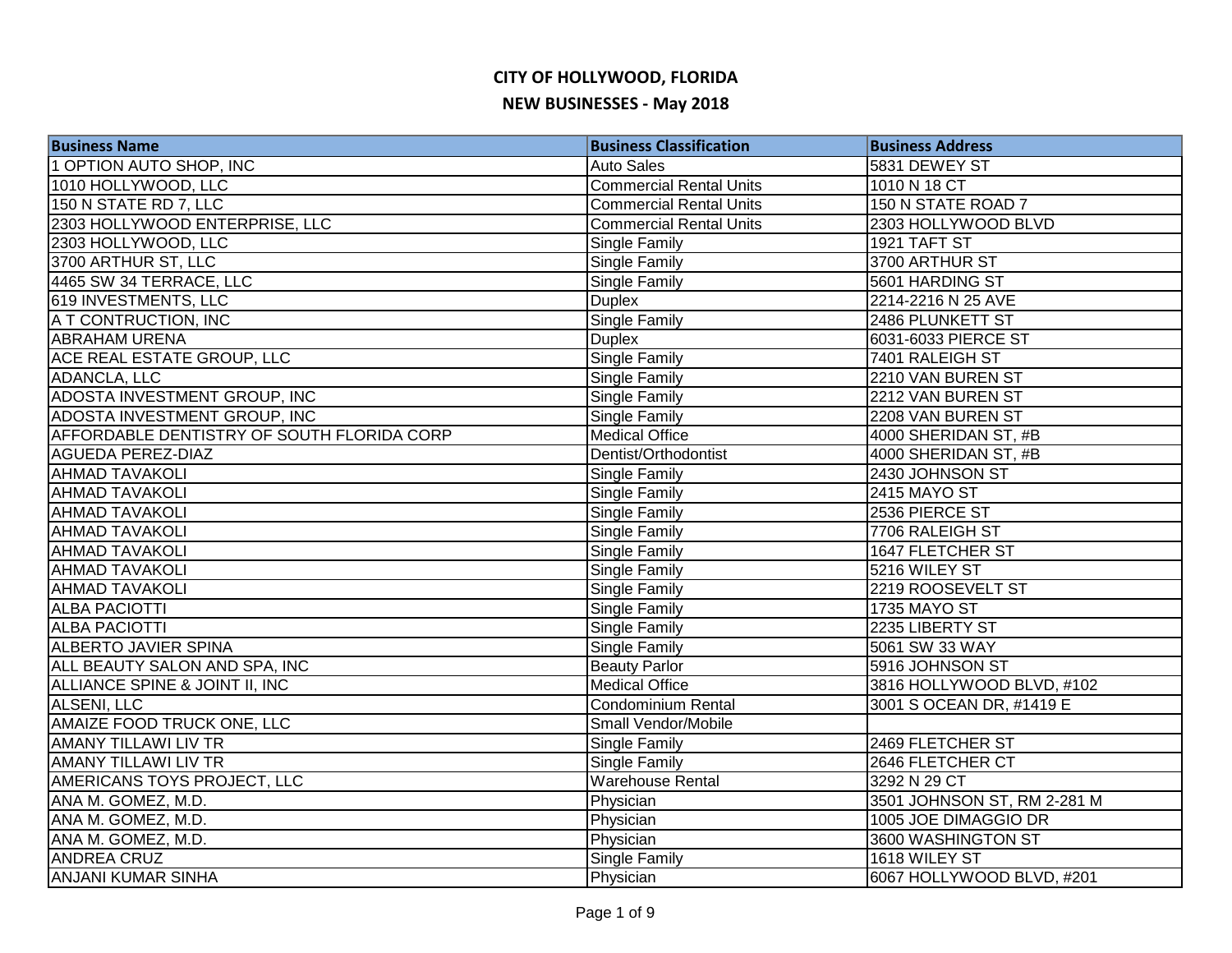| <b>Business Name</b>                       | <b>Business Classification</b>     | <b>Business Address</b>   |
|--------------------------------------------|------------------------------------|---------------------------|
| <b>ANSELM THOMAS</b>                       | <b>Single Family</b>               | 3000 N 73 TER             |
| <b>ANSELM THOMAS</b>                       | <b>Single Family</b>               | 3021 N 73 AVE             |
| <b>ANTHONY RICHARDSON LAI</b>              | Physician                          | 3107 STIRLING RD, STE 106 |
| <b>ARIEL LISJAK</b>                        | <b>Single Family</b>               | 1046 TYLER ST             |
| <b>ATLANTIC FLORIDA USA, INC</b>           | <b>Single Family</b>               | 811 N 74 AVE              |
| <b>ATLANTIC TRADING DISTRIBUTION, LLC</b>  | <b>Warehouse Rental</b>            | 3292 N 29 CT              |
| <b>AUCTIONS ON WHEELS, INC</b>             | <b>Auto Sales</b>                  | 2801 EVANS ST             |
| <b>B2G MIAMI, LLC</b>                      | Apt Building (3 or more units)     | 1838 ADAMS ST, #1-3       |
| <b>BASCHIERI &amp; PELLAGRI USA, INC</b>   | Office                             | 1909 TYLER ST, #604       |
| <b>BEHI, LLC</b>                           | <b>Commercial Rental Units</b>     | 5713 HOLLYWOOD BLVD       |
| <b>BEKHEIT CARE, LLCO</b>                  | Nurse Practice/Physician Assistant | 210 S FEDERAL HWY, #300   |
| (DBA: RAAFAT BEKHEIT)                      |                                    |                           |
| <b>BELIX PROPERTIES, LLC</b>               | Condominium Rental                 | 1830 RADIUS DR, #410      |
| <b>BELIX PROPERTIES, LLC</b>               | Condominium Rental                 | 140 S DIXIE HWY, #1023    |
| BETHANIE MOHR & KIMBERRLY WEBB             | <b>Single Family</b>               | 1640 JEFFERSON ST         |
| <b>BLUE STAR REV TR</b>                    | Single Family                      | 5857 HAYES ST             |
| BRIAN'S CONCESSION STANDS, LLCD            | Bakery/Deli                        | 900 N FEDERAL HWY, #104   |
| (DBA: DEL PLATA BAKERY)                    |                                    |                           |
| <b>BRILLIANT STARS, INC</b>                | Office                             | 5600 HOLLYWOOD BLVD       |
| <b>BROWARD SCRAB METAL, CORP</b>           | <b>Warehouse Rental</b>            | 5905 PLUNKETT ST          |
| <b>BV ENTERPRISES, LLC</b>                 | <b>Commercial Rental Units</b>     | 5905 PLUNKETT ST          |
| <b>CARLOS CUETER</b>                       | <b>Single Family</b>               | 2216 VAN BUREN ST         |
| <b>CARLOS CUETER</b>                       | <b>Single Family</b>               | 2218 VAN BUREN ST         |
| <b>CARLOS CUETER</b>                       | <b>Condominium Rental</b>          | 140 S DIXIE HWY, #916     |
| <b>CARMEN BOGDAN</b>                       | <b>Single Family</b>               | 2634 ROOSEVELT ST         |
| <b>CASINO EXPRESS, LLC</b>                 | Office                             | 3800 S OCEAN DR, #233     |
| <b>CHRIS T. GANAS</b>                      | <b>Duplex</b>                      | 5831 TAYLOR ST            |
| <b>CHRIS T. GANAS</b>                      | <b>Duplex</b>                      | 5833 TAYLOR ST            |
| <b>CHRISTOPHER MCCARTHY</b>                | Physician                          | 6067 HOLLYWOOD BLVD, #201 |
| CHURROS +, LLCO                            | Small Vendor/Mobile                |                           |
| (DBA: SUGAR YUMMY MAMA)                    |                                    |                           |
| <b>CIRC HOTEL, LLCO</b>                    | Hotel/Motel                        | 1780 POLK ST              |
| (DBA: CIRC HOTEL)                          |                                    |                           |
| CIRC HOTEL, LLCD                           | Restaurant/Bar                     | 1780 POLK ST              |
| (DBA: OLIVIA RESTAURANT AND PRESTO COFFEE) |                                    |                           |
| <b>CIRC HOTEL, LLCO</b>                    | Restaurant/Bar                     | 1780 POLK ST              |
| (DBA: THE MUSE ROOFTOP LOUNGE)             |                                    |                           |
| CMA INTERACTIVE, CORP                      | Retail Store/Stock                 | 2028 HARRISON ST, STE 101 |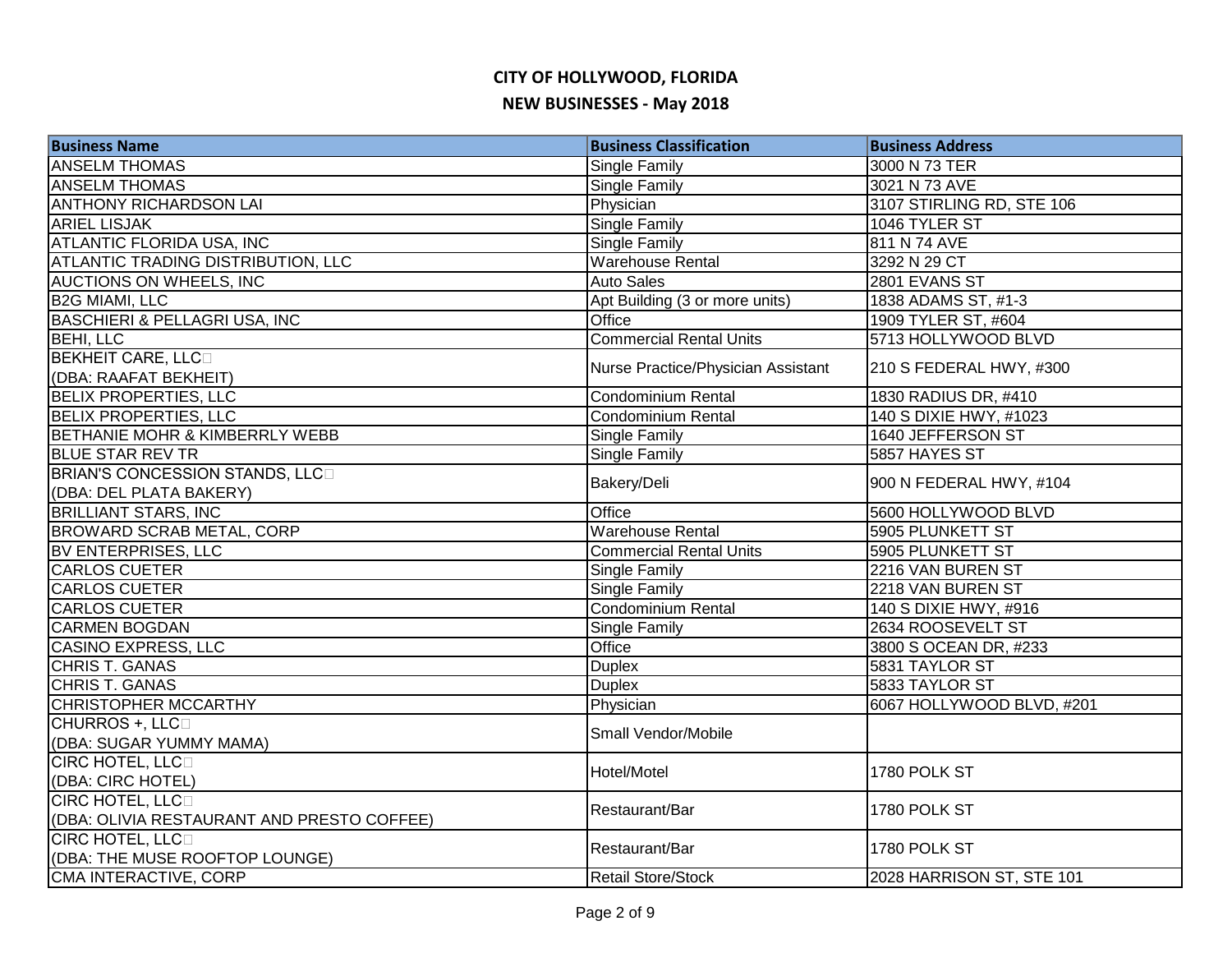| <b>Business Name</b>                       | <b>Business Classification</b>     | <b>Business Address</b>     |
|--------------------------------------------|------------------------------------|-----------------------------|
| CORAL REEF DEPOT, LLC                      | <b>Retail Store/Stock</b>          | 2832 STIRLING RD, STE F     |
| (DBA: AQUATIC JEWELS)                      |                                    |                             |
| <b>CRISTINA DANAUY</b>                     | <b>Condominium Rental</b>          | 1425 ARTHUR ST, #112B       |
| CS AVIATION CONSULTANTS, INC               | Condominium Rental                 | 1830 RADIUS DR, #707        |
| D&S HOME DESIGN, LLC                       | <b>Single Family</b>               | 2727 POLK ST                |
| <b>DAKMAS, INC</b>                         | <b>Single Family</b>               | 1335 WASHINGTON ST          |
| <b>DAKMAS, INC</b>                         | <b>Single Family</b>               | 601 N 12 AVE                |
| DANIELLE MONICA MERINO                     | <b>Single Family</b>               | 5411 FLETCHER ST            |
| DARCY FLORIDA, LLC                         | <b>Medical Office</b>              | 2719 HOLLYWOOD BLVD, #17    |
| <b>DEANETH GORDON</b>                      | <b>Duplex</b>                      | 539 S RAINBOW DR            |
| <b>DEJ EAST LAKE HOMES, INC</b>            | <b>Single Family</b>               | 1101 SATINLEAF ST           |
| <b>DERRICK WILLIAMSOND</b>                 |                                    | 2458 WASHINGTON ST          |
| (DBA: ROTTWEILER SYNDICATE)                | Animal Boarding/Grooming           |                             |
| DONTE EMAIRI                               | <b>Single Family</b>               | 1841 JACKSON ST             |
| DOROTEGROUP INTERNATIONAL, INC             | Condominium Rental                 | 4111 S OCEAN DR, #1705      |
| <b>DULCE CORONA</b>                        | <b>Retail Store/Stock</b>          | 1940 N 30 RD, BAY #553      |
| <b>EJS HOLLYWOOD, LLC</b>                  | Single Family                      | 1301 N 64 AVE               |
| EJS N. MIAMI BEACH, LLC                    | <b>Single Family</b>               | 2101 N 54 AVE               |
| <b>EJS TAMARAC, LLC</b>                    | <b>Single Family</b>               | 3234 GARFIELD ST            |
| <b>EJS TAMARAC, LLC</b>                    | <b>Single Family</b>               | 3246 HAYES ST               |
| <b>ELI ALOUSH</b>                          | Apt Building (3 or more units)     | 2336 JOHNSON ST, #1-2       |
| <b>ELMA ROLAND RODRIGUEZ TR</b>            | Single Family                      | 2560 WASHINGTON ST          |
| <b>ENRICO BAGDADI</b>                      | Single Family                      | 2514 FLETCHER ST            |
| <b>ENSO BEAUTY COMPANY, LLC</b>            | Office                             | 2719 HOLLYWOOD BLVD, B-108  |
| ERIC R. MILLER, DC                         | Chiropractor/Chiropodist           | <b>7081 TAFT ST</b>         |
| <b>ERLICH REAL ESTATE INVESTMENTS, LLC</b> | <b>Duplex</b>                      | 1834 FUNSTON ST, #1-2       |
| <b>ESHA PROPERTIES, INC</b>                | <b>Duplex</b>                      | 6138 BUCHANAN ST            |
| EUGENE & SUSANNA KROL LIV TR               | <b>Single Family</b>               | 1250 S 13 AVE               |
| <b>FASHION NAILS OF HOLLYWOOD, LLC</b>     | <b>Nail Salon</b>                  | 5845 HOLLYWOOD BLVD         |
| <b>FATHER FROST COOLING, INC</b>           | <b>Contractor/Air Conditioning</b> | 5100 WASHINGTON ST, #406    |
| <b>FLORNICAMI, LLC</b>                     | Condominium Rental                 | 1830 RADIUS DR, #308        |
| <b>FLOWING WATER PUBLISHING, LLC</b>       | Publishing                         | 2719 HOLLYWOOD BLVD, #B-99  |
| <b>FRECAR, LLC</b>                         | Single Family                      | 2442 CLEVELAND ST           |
| <b>GAIL JACOBS</b>                         | <b>Single Family</b>               | 3226 PIERCE ST              |
| <b>GALILEE LIGHTNG, INC</b>                | Office                             | 2100 HOLLYWOOD BLVD, #CU115 |
| <b>GARY SANDELIER</b>                      | <b>Single Family</b>               | 2742 POLK ST                |
| <b>GIA'S DAY SPA, INC</b>                  | Cosmetologists/Facials             | 3860 SHERIDAN ST, STE B     |
| <b>GLADD STONE, INC</b>                    | <b>Janitorial Services</b>         | 6101 FUNSTON ST             |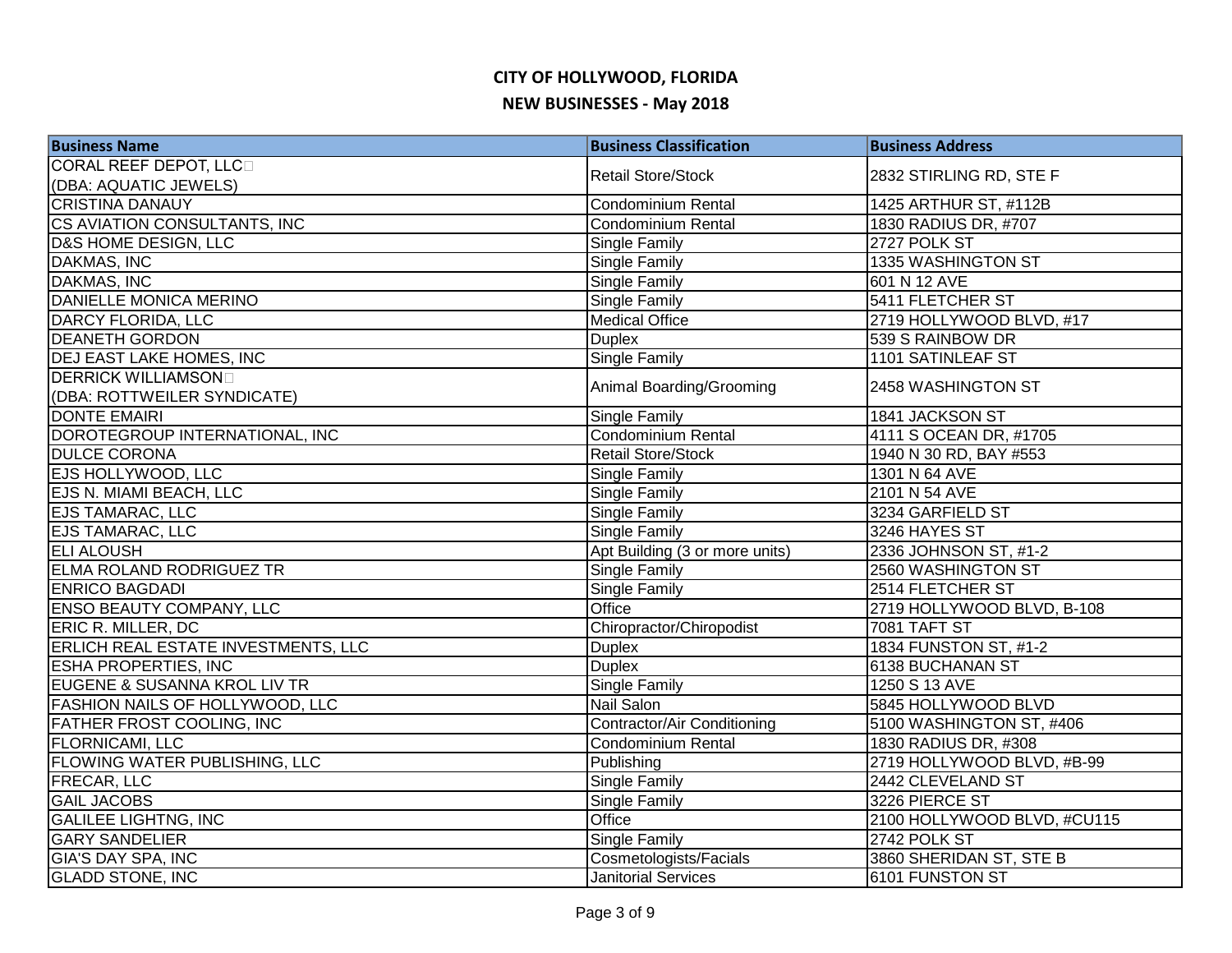| <b>Business Name</b>                              | <b>Business Classification</b> | <b>Business Address</b>   |
|---------------------------------------------------|--------------------------------|---------------------------|
| <b>GRACE AND FAITH INTERNATIONAL ACADEMY, INC</b> | School/Affiliated With Church  | 2835 MADISON ST           |
| <b>HARRY STAMPLER</b>                             | <b>Commercial Rental Units</b> | 2801 EVANS ST             |
| HC 4 INVESTMENTS FL, LLC                          | Apt Building (3 or more units) | 2309 MADISON ST, #1-11    |
| HC 5 INVESTMENTS FL, LLC                          | Apt Building (3 or more units) | 2300 MADISON ST           |
| <b>HERBERT PATINO</b>                             | Apt Building (3 or more units) | 5721 FLETCHER ST          |
| <b>HO LAM</b>                                     | <b>Single Family</b>           | 6433 BUCHANAN ST          |
| <b>HOKU ZALO, LLC</b>                             | Condominium Rental             | 3001 S OCEAN DR, #1021    |
| <b>HOLLYWOOD GREATEST'S, INC</b>                  | <b>Barber Shop</b>             | 2832 STIRLING RD, STE 1   |
| HOLLYWOOD LAND, LLC                               | Single Family                  | 2455 JACKSON ST           |
| <b>HOUN LAM</b>                                   | <b>Duplex</b>                  | 5925-5927 TAFT ST         |
| <b>HOWARD CARDENAS</b>                            | Single Family                  | 6731 SCOTT ST             |
| I 3 POWER, LLCD                                   | Contractor/Electrical          | 3800 N 28 TER             |
| (DBA: GENERATOR SUPERCENTER OF BROWARD)           |                                |                           |
| IDEA 180, LLC                                     | Internet/Web design            | 330 N FEDERAL HWY, #201   |
| <b>ILHA BELA DREAMS. LLC</b>                      | <b>Condominium Rental</b>      | 3001 S OCEAN DR, #1229    |
| <b>IVAN AMAYA</b>                                 | <b>Single Family</b>           | 763 S RAINBOW DR          |
| <b>IZHAK BURSHAN</b>                              | <b>Single Family</b>           | 2215 HOPE ST              |
| <b>J &amp; R INVVESTORS, LLC</b>                  | <b>Duplex</b>                  | 1209 N 17 AVE             |
| J & R INVVESTORS, LLC                             | <b>Duplex</b>                  | 1945 PIERCE ST            |
| JAIF USA, LLC                                     | <b>Condominium Rental</b>      | 3001 S OCEAN DR, #1107    |
| <b>JAMES OBRASKY</b>                              | Single Family                  | 4081 N 41 ST              |
| <b>JEAN-GUY DUMAIS</b>                            | Single Family                  | 2742 TAYLOR ST            |
| <b>JEMS CLEANING, INC</b>                         | <b>Janitorial Services</b>     | 2542 SHERMAN ST           |
| JESP LIVING, LLC                                  | Condominium Rental             | 2314 JOHNSON ST, #10B     |
| JFS OAKWOOD, INC                                  | <b>Retail Store/Stock</b>      | 3300 OAKWOOD BLVD         |
| JM ILM, LLC                                       | <b>Condominium Rental</b>      | 3321 RALEIGH ST, #3H      |
| JOANNE ATHENA MANOL, TR                           | <b>Single Family</b>           | 811 N 64 TER              |
| <b>JOHN CASTILLO</b>                              | <b>Single Family</b>           | 5929 S FARRAGUT DR        |
| <b>JOHN FISHER</b>                                | <b>Duplex</b>                  | 512-514 N 56 AVE          |
| JOHN J. HENSCHEL REV LIV TR                       | <b>Single Family</b>           | 815 S 28 AVE              |
| JOHNSON STREET PROPERTIES 1, LLC                  | Condominium Rental             | 2314 JOHNSON ST, #4A      |
| <b>JOHNY NJARAVELIL</b>                           | <b>Duplex</b>                  | 6336-6338 POLK ST         |
| JORGE LUIS GOMEZ                                  | Physician                      | 3107 STIRLING RD          |
| JOSE ALBERTO PATINO                               | Physician                      | 6067 HOLLYWOOD BLVD, #201 |
| <b>JOSE M. ERRECA</b>                             | <b>Single Family</b>           | 1506 CLEVELAND ST         |
| JOSE ROSADO-CHEVERE                               | <b>Single Family</b>           | 6032 GRANT ST             |
| JTF MANAGEMENT, INC                               | <b>Commercial Rental Units</b> | 1810-1818 S YOUNG CIR     |
| JUAN M. DOMINGUEZ                                 | <b>Single Family</b>           | 3229 ARTHUR TER           |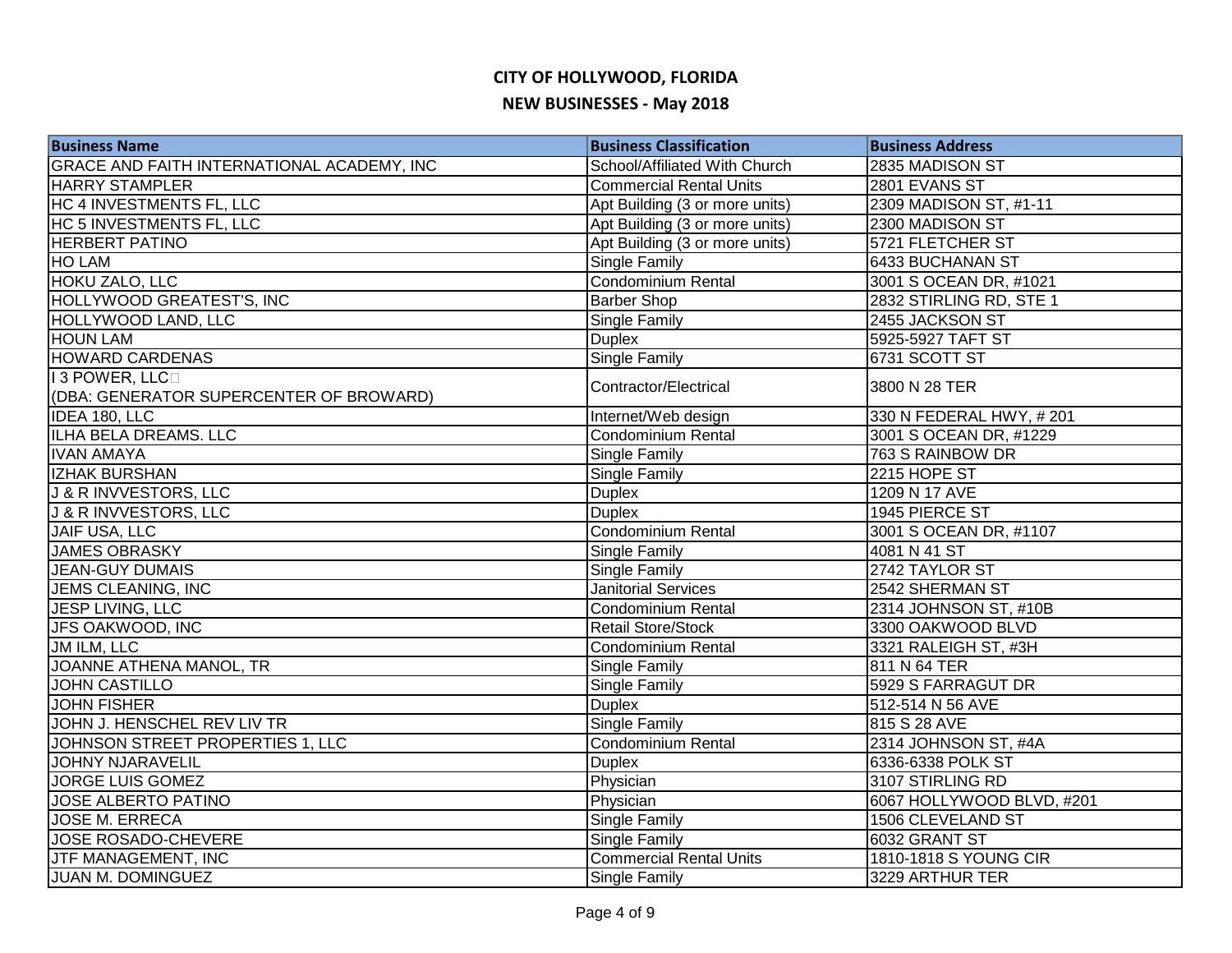| <b>Business Name</b>            | <b>Business Classification</b> | <b>Business Address</b>    |
|---------------------------------|--------------------------------|----------------------------|
| <b>KAM LING WU</b>              | <b>Duplex</b>                  | 5739-5741 BUCHANAN ST      |
| KAMANAWANA, CORP                | Small Vendor/Mobile            |                            |
| <b>KASATEC, LLC</b>             | <b>Single Family</b>           | 641 N 70 AVE               |
| <b>KATHLEEN MICHEL</b>          | <b>Single Family</b>           | 3909 GRANT ST              |
| <b>KATHLEEN MICHEL</b>          | <b>Single Family</b>           | 3815 GRANT ST              |
| KMP, LLC                        | Condominium Rental             | 2323 VAN BUREN ST, #103    |
| KMP, LLC                        | <b>Condominium Rental</b>      | 2323 VAN BUREN ST, #105    |
| KMP, LLC                        | Condominium Rental             | 2323 VAN BUREN ST, #106    |
| KMP, LLC                        | <b>Condominium Rental</b>      | 2323 VAN BUREN ST, #107    |
| KMP, LLC                        | <b>Condominium Rental</b>      | 2323 VAN BUREN ST, #201    |
| KMP, LLC                        | <b>Condominium Rental</b>      | 2323 VAN BUREN ST, #202    |
| KMP, LLC                        | <b>Condominium Rental</b>      | 2323 VAN BUREN ST, #203    |
| KMP, LLC                        | <b>Condominium Rental</b>      | 2323 VAN BUREN ST, #204    |
| KMP, LLC                        | Condominium Rental             | 2323 VAN BUREN ST, #206    |
| KOENIG REALTY HOLDINGS, LLC     | <b>Condominium Rental</b>      | 3001 S OCEAN DR, #1225     |
| <b>KOWEBA, INC</b>              | <b>Commercial Rental Units</b> | 4010 SHERIDAN ST           |
| <b>KRISTA MAHLER</b>            | <b>Duplex</b>                  | 2420 HAYES ST              |
| LA LINDAFL, LLC                 | <b>Single Family</b>           | 2117 MONROE TER            |
| LATA-DEVI, LLCO                 | <b>Retail Store/Stock</b>      | 5920 JOHNSON ST            |
| (DBA: HOME & ESSENTIALS)        |                                |                            |
| <b>LBJS HOLDINGS, LLC</b>       | <b>Condominium Rental</b>      | 1830 RADIUS DR, #606       |
| <b>LBJS HOLDINGS, LLC</b>       | <b>Condominium Rental</b>      | 1830 RADIUS DR, #211       |
| <b>LBJS HOLDINGS, LLC</b>       | <b>Condominium Rental</b>      | 1830 RADIUS DR, #1007      |
| LONNIE ALSTON                   | <b>Duplex</b>                  | 2912-2914 FUNSTON ST, #1-2 |
| LOS BACANES INVESTMENTS, LLC    | <b>Condominium Rental</b>      | 3001 S OCEAN DR, #1443     |
| M.A.V.A. CORP                   | <b>Condominium Rental</b>      | 3000 S OCEAN DR, #404      |
| M.A.V.A. CORP                   | <b>Condominium Rental</b>      | 3000 S OCEAN DR, #1122     |
| M.A.V.A. CORP                   | Condominium Rental             | 3001 S OCEAN DR, #1141     |
| <b>MAGIL ENTERPRISES, LLC</b>   | <b>Commercial Rental Units</b> | 1095 S STATE ROAD 7        |
| MARANDY EAST, LLC               | Condominium Rental             | 3001 S OCEAN DR, #1145E    |
| <b>MARCOS KERPEL</b>            | Single Family                  | 1640 CLEVELAND ST          |
| MARGARITA LAPETINA REV TR       | Single Family                  | 1305 N 30 CT               |
| MARIA DEL SOCORRO GARCIA        | Single Family                  | 3100 N 58 AVE              |
| MARIFE, LLC                     | Condominium Rental             | 1830 RADIUS DR, #1115      |
| <b>MARTHA FRANCO</b>            | Apt Building (3 or more units) | 2220 CHARLESTON ST, #1-2   |
| MAT & MAT ENTERPRISES, INC      | <b>Commercial Rental Units</b> | 6811-6819 JOHNSON ST       |
| MATI INVESTMENT PROPERTIES, LLC | <b>Single Family</b>           | 1719 PLUNKETT ST           |
| MATI INVESTMENT PROPERTIES, LLC | <b>Single Family</b>           | 1653 PLUNKETT ST           |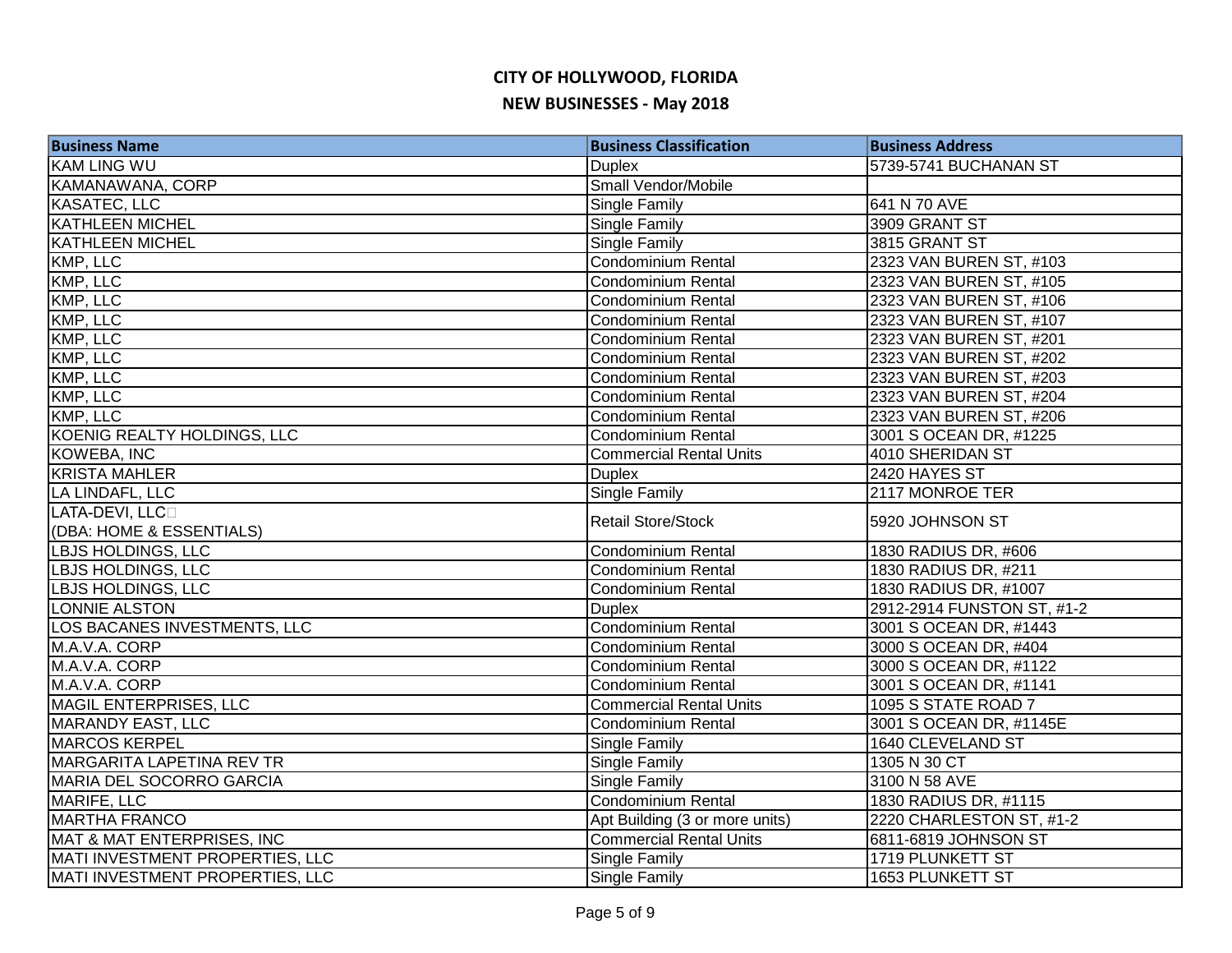| <b>Business Name</b>                                      | <b>Business Classification</b> | <b>Business Address</b>  |
|-----------------------------------------------------------|--------------------------------|--------------------------|
| MC'BE, LLC                                                | Single Family                  | 2434 CLEVELAND ST        |
| <b>MCNAIR DIAZ CORP</b>                                   | Insurance Agency               | 2699 STIRLING RD, #306C  |
| <b>MD SAIFUR RAHMAN</b>                                   | Single Family                  | 1310 N 68 AVE            |
| <b>MELROY ANTAO</b>                                       | <b>Single Family</b>           | 611 N 31 CT              |
| <b>MEXUL CORP</b>                                         | Condominium Rental             | 3000 S OCEAN DR, #214    |
| <b>MEXUL CORP</b>                                         | <b>Condominium Rental</b>      | 3001 S OCEAN DR, #1001   |
| MGO RE HOLDINGS, LLC                                      | <b>Single Family</b>           | 420 S PARK RD, #2-201    |
| MILA 2009, LLC                                            | <b>Condominium Rental</b>      | 3001 S OCEAN DR, #1247   |
| MR & BZH, LLC                                             | Single Family                  | 7261 MCARTHUR PKWY       |
| MUSARRAT JABEEN                                           | Single Family                  | 7210 CLEVELAND ST        |
| MVHF, LLC<br>(DBA: MARGARITAVILLE HOLLYWOOD BEACH RESORT) | Hotel/Motel                    | 1111 N OCEAN DR          |
| MY PINKY, LLC                                             | <b>Commercial Rental Units</b> | 1200-1224 S DIXIE HWY    |
| NILUXIMAR, CORP                                           | Condominium Rental             | 1830 RADIUS DR, #312     |
| NO WORRIES, INC                                           | Apt Building (3 or more units) | 2305 N OCEAN DR, #1-4    |
| NOT JUST PAPER AND INK, LLC                               | Office                         | 2415 COOLIDGE ST         |
| OBS HOLDINGS, LLCD                                        |                                |                          |
| (DBA: SNACK ATTACK/FOOD PARK RD)                          | Grocery/Convenience Store      | 3288 STIRLING RD         |
| <b>OE INVESTMENS, LLC</b>                                 | Single Family                  | 2140 N 56 AVE            |
| <b>OE INVESTMENS, LLC</b>                                 | Single Family                  | 2129 MONROE TER          |
| <b>ORLY BROWN</b>                                         | Single Family                  | 3310 N 37 ST             |
| PALM BEACH 2000, INC/VESTMAZ INC                          | <b>Commercial Rental Units</b> | 211-235 S STATE ROAD 7   |
| PALM BEACH 2000, INC/VESTMAZ INC                          | <b>Commercial Rental Units</b> | 311-333 S STATE ROAD 7   |
| PALM BEACH 2000, INC/VESTMAZ INC                          | <b>Commercial Rental Units</b> | 401-419 S STATE ROAD 7   |
| PALM BEACH 2000, INC/VESTMAZ INC                          | <b>Commercial Rental Units</b> | 5800-5860 HOLLYWOOD BLVD |
| <b>PARVEEN SHAHKHAN</b>                                   | Single Family                  | 1001 N 70 AVE            |
| PAT L ONE, LLC                                            | <b>Single Family</b>           | 1521 ARTHUR ST           |
| PATAGONA, LLC                                             | <b>Condominium Rental</b>      | 3001 S OCEAN DR, #1403E  |
| <b>PEDRO GARCIA</b>                                       | Single Family                  | 5621 SIMMS ST            |
| PEDRO GARCIA                                              | Single Family                  | 2300 N 62 AVE            |
| PEDRO O. BAZAN                                            | Single Family                  | 2827 WASHINGTON ST       |
| PEMBROKE COLLISION CENTER, LLC                            | Repair/Auto                    | 2133 PEMBROKE RD         |
| PEMBROKE ROAD BODY AND COLLISION CENTER, LLC              | <b>Commercial Rental Units</b> | 2133 PEMBROKE RD         |
| PERFORMANCE, LLCO                                         | <b>Retail Store/Stock</b>      | 3115 N 29 AVE            |
| (DBA: PERFORMANCE BOAT CENTER)                            |                                |                          |
| POLITO FAMILY REV TR                                      | Single Family                  | 5702 JEFFERSON ST        |
| POWER PACK 55, LLC                                        | <b>Condominium Rental</b>      | 2314 JOHNSON ST, #22C    |
| PUELEN, CORP                                              | Condominium Rental             | 3001 S OCEAN DR, #1249   |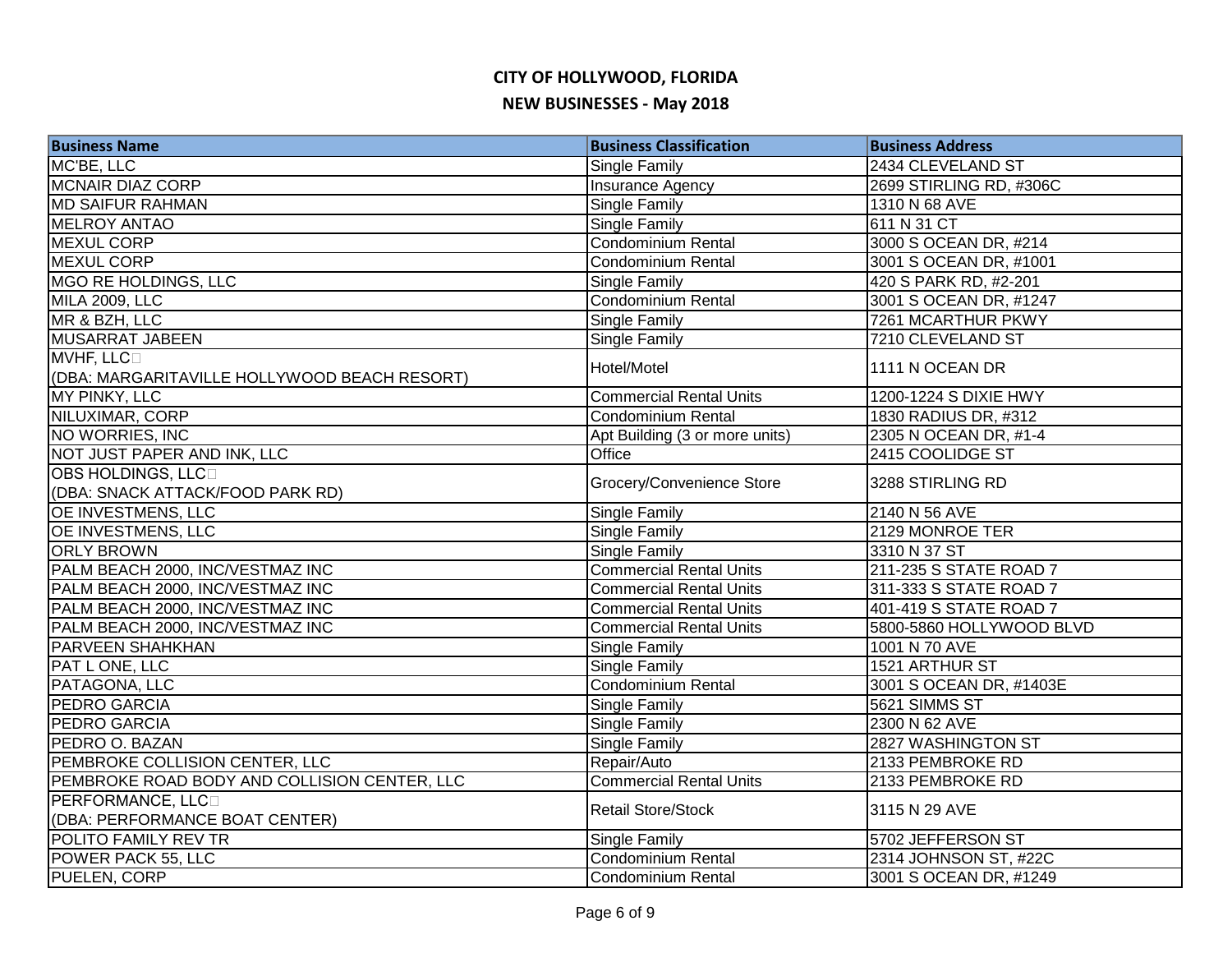| <b>Business Name</b>                   | <b>Business Classification</b> | <b>Business Address</b>      |
|----------------------------------------|--------------------------------|------------------------------|
| <b>PUELEN, CORP</b>                    | <b>Condominium Rental</b>      | 3001 S OCEAN DR, #1533       |
| PUELEN, CORP                           | <b>Condominium Rental</b>      | 3001 S OCEAN DR, #1149       |
| QUENTIN GOMEZ MANAGEMENT, INC          | <b>Commercial Rental Units</b> | 5738 RODMAN ST               |
| R & P SKILLED SERVICE, INC             | <b>Duplex</b>                  | 6042 DEWEY ST                |
| <b>RACHEL ARGY</b>                     | <b>Single Family</b>           | 2418 THOMAS ST               |
| RADIUS 1209, LLC                       | Condominium Rental             | 1830 RADIUS DR, #1209        |
| RALL HOME IMPROVEMENT, LLC             | <b>Single Family</b>           | 2207 DEWEY ST                |
| <b>RAYMOND MAROUN</b>                  | <b>Single Family</b>           | 4405 TAYLOR ST               |
| <b>RECA REALTY, LLC</b>                | <b>Condominium Rental</b>      | 1830 RADIUS DR, #525         |
| <b>RECA REALTY, LLC</b>                | <b>Condominium Rental</b>      | 1830 RADIUS DR, #823         |
| RESIDENCES 1619, LLC                   | <b>Condominium Rental</b>      | 3001 S OCEAN DR, #1619       |
| <b>RICHARD SIMEONE</b>                 | <b>Commercial Rental Units</b> | 5725 RODMAN ST               |
| <b>ROBERT J. DUERR, JR</b>             | <b>Single Family</b>           | 828 JOHNSON ST               |
| <b>ROSA CONDOS, LLC</b>                | <b>Condominium Rental</b>      | 1830 RADIUS DR, #212         |
| <b>RYSZARD BRUSKI</b>                  | Single Family                  | 2011 N 48 AVE                |
| S YAARI INVESTMENT, LLC                | Single Family                  | 2842 VAN BUREN ST            |
| S YAARI INVESTMENT, LLC                | Single Family                  | 2710 MADISON ST              |
| SAB LAND TR, SABO, ELISE TRSTEE        | Single Family                  | 2226 ATLANTA ST              |
| SAMARAH HOLDINGS, LLC                  | Condominium Rental             | 3001 S OCEAN DR, #1047       |
| <b>SAROS, LLC</b>                      | <b>Condominium Rental</b>      | 1830 RADIUS DR, #208         |
| <b>SCOTT KUCINE</b>                    | <b>Duplex</b>                  | 6100-6102 BUCHANAN ST        |
| SE PETRO ONE, LLC                      | <b>Commercial Rental Units</b> | 2501 N UNIVERSITY DR         |
| <b>SEAN DARCY, MD</b>                  | Physician                      | 2719 HOLLYWOOD BLVD          |
| <b>SHERRI VILLACRESES</b>              | <b>Single Family</b>           | 5602 JEFFERSON ST            |
| <b>SHUKY SHAMMY, INC</b>               | Retail Store/Stock             | 1803 N 66 AVE                |
| <b>SMARTECOM, LLC</b>                  | <b>Warehouse Rental</b>        | 3292 N 29 CT                 |
| <b>SOAPS OF FLAVIUS, LLC</b>           | Internet Sales                 | 1722 THOMAS ST, #7           |
| SOUTH FLORIDA PERINATAL MEDICINE, P.L. | <b>Medical Office</b>          | 3107 STIRLING RD, STE 106    |
| <b>SPINWAY MIAMI, LLC</b>              | <b>Rental Service</b>          | 1780 POLK ST (CIRC HOTEL)    |
| <b>SPRINT SPECTRUM, LP</b>             | Mobile Phone Sale & Activation | 4322 HOLLYWOOD BLVD, STE 110 |
| <b>SR INVEX, LLC</b>                   | <b>Condominium Rental</b>      | 1830 RADIUS DR, #817         |
| SUNSHINE REAL ESTATE HOLDINGS, LLLP    | <b>Commercial Rental Units</b> | 5611 HOLLYWOOD BLVD          |
| <b>SUPRA HOME HEALTH, INC</b>          | Home Health Care Agency        | 6720 TAFT ST                 |
| TAFT REHAB CENTER, LLC                 | <b>Medical Office</b>          | <b>7081 TAFT ST</b>          |
| TAH 2018-1 BORROWER, LLC               | <b>Duplex</b>                  | 2324-2326 LIBERTY ST         |
| <b>TAMADA, LLC</b>                     | Single Family                  | 1408 S 24 TER                |
| TEAM ATR, LLC                          | Repair/Auto                    | 5706 FUNSTON ST              |
| <b>TEDDY G. SEMAS</b>                  | <b>Single Family</b>           | 2615 SHERMAN ST              |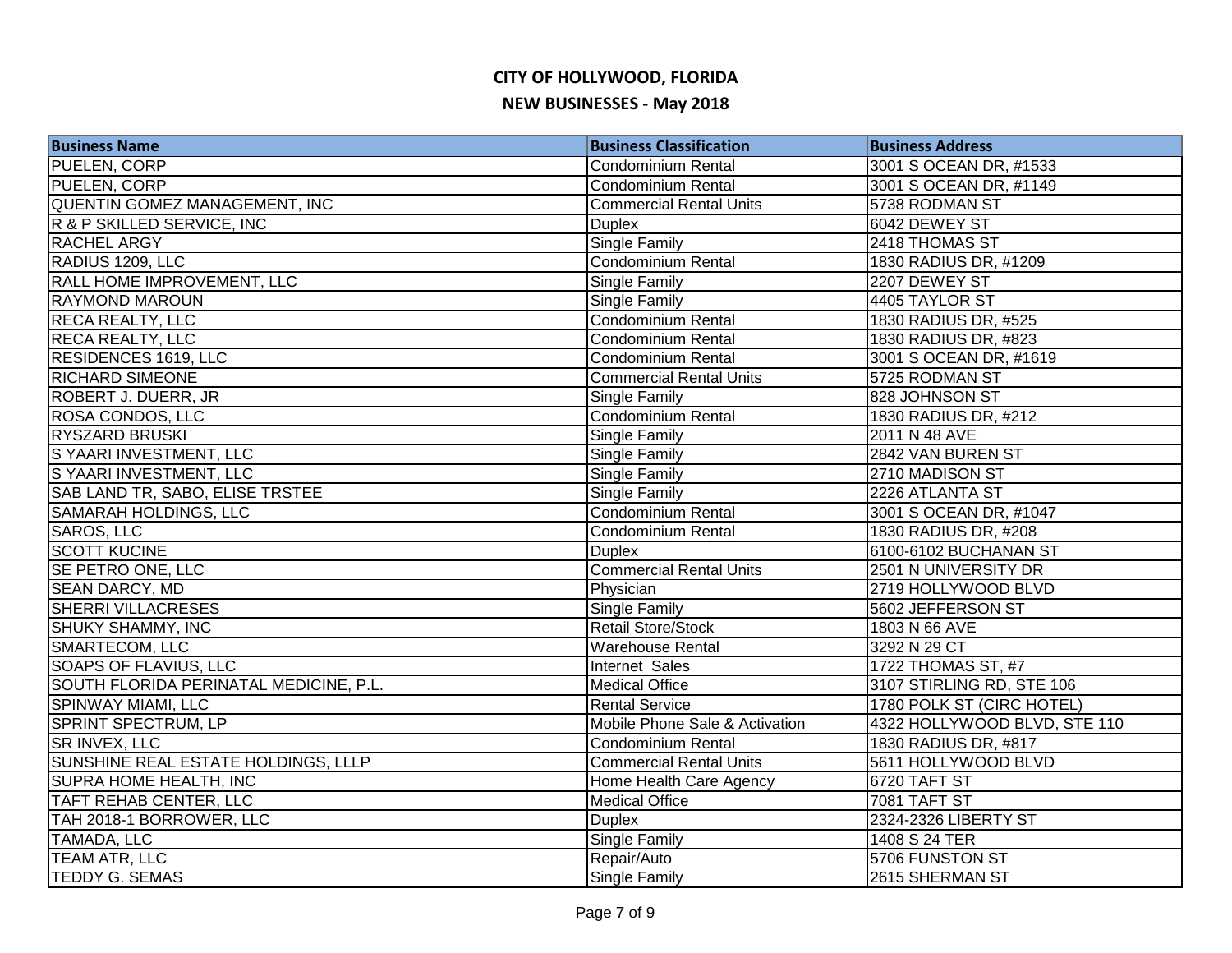| <b>Business Name</b>               | <b>Business Classification</b> | <b>Business Address</b>   |
|------------------------------------|--------------------------------|---------------------------|
| <b>THOMAS J. LAWLESS</b>           | Single Family                  | 6336 CLEVELAND ST         |
| <b>T-MOBILE FINANCIAL, LLC</b>     | Office                         | 3251 HOLLYWOOD BLVD, #290 |
| <b>T-MOBILE FINANCIAL, LLC</b>     | Office                         | 4907 SHERIDAN ST          |
| <b>T-MOBILE LEASING, LLC</b>       | Office                         | 3251 HOLLYWOOD BLVD, #290 |
| <b>T-MOBILE LEASING, LLC</b>       | Office                         | 4907 SHERIDAN ST          |
| T-MOBILE SOUTH, LLC                | Mobile Phone Sale & Activation | 4907 SHERIDAN ST          |
| <b>TRACY P. BERKMAN</b>            | Attorney                       | 6565 TAFT ST, #104        |
| TRAZER, LLC                        | Single Family                  | 1115 LIDFLOWER ST         |
| TWO BULLS INVESTMENT GROUP, LLC    | Single Family                  | 3457 FILLMORE ST          |
| <b>TYLER POLK TRUST</b>            | <b>Commercial Rental Units</b> | 5625-5629 FUNSTON ST      |
| UPPER CUT PROMOTIONS, LLCD         | Office                         | 1010 N 20 AVE, #K         |
| UPTOWN PROPERTIES, LLC             | <b>Duplex</b>                  | 1816 SCOTT ST, #1-2       |
| UPTOWN PROPERTIES, LLC             | Single Family                  | 1928 TAFT ST              |
| UPTOWN PROPERTIES, LLC             | Single Family                  | 1512 S 28 AVE             |
| <b>UPTOWN PROPERTIES, LLC</b>      | Single Family                  | 1018 S 29 AVE             |
| UPTOWN PROPERTIES, LLC             | <b>Single Family</b>           | 2322 WILSON ST            |
| USA MARBLE GRANITE AND QUARTZ, LLC | <b>Retail Store/Stock</b>      | 1200 N FEDERAL HWY        |
| <b>VELITCHKO GRUEV</b>             | Single Family                  | 2821 N 38 AVE             |
| <b>VENETIAN ADMINSTRATION, LLC</b> | <b>Condominium Rental</b>      | 2775 TAFT ST, #101        |
| <b>VENETIAN ADMINSTRATION, LLC</b> | <b>Condominium Rental</b>      | 2775 TAFT ST, #102        |
| <b>VENETIAN ADMINSTRATION, LLC</b> | <b>Condominium Rental</b>      | 2775 TAFT ST, #105        |
| <b>VENETIAN ADMINSTRATION, LLC</b> | <b>Condominium Rental</b>      | 2775 TAFT ST, #106        |
| <b>VENETIAN ADMINSTRATION, LLC</b> | <b>Condominium Rental</b>      | 2775 TAFT ST, #107        |
| <b>VENETIAN ADMINSTRATION, LLC</b> | Condominium Rental             | 2775 TAFT ST, #108        |
| <b>VENETIAN ADMINSTRATION, LLC</b> | <b>Condominium Rental</b>      | 2775 TAFT ST, #110        |
| <b>VENETIAN ADMINSTRATION, LLC</b> | <b>Condominium Rental</b>      | 2775 TAFT ST, #112        |
| <b>VENETIAN ADMINSTRATION, LLC</b> | Condominium Rental             | 2775 TAFT ST, #202        |
| <b>VENETIAN ADMINSTRATION, LLC</b> | <b>Condominium Rental</b>      | 2775 TAFT ST, #204        |
| <b>VENETIAN ADMINSTRATION, LLC</b> | <b>Condominium Rental</b>      | 2775 TAFT ST, #207        |
| <b>VENETIAN ADMINSTRATION, LLC</b> | <b>Condominium Rental</b>      | 2775 TAFT ST, #208        |
| <b>VENETIAN ADMINSTRATION, LLC</b> | <b>Condominium Rental</b>      | 2775 TAFT ST, #209        |
| VENETIAN ADMINSTRATION, LLC        | Condominium Rental             | 2775 TAFT ST, #212        |
| <b>VENETIAN ADMINSTRATION, LLC</b> | <b>Condominium Rental</b>      | 2775 TAFT ST, #302        |
| <b>VENETIAN ADMINSTRATION, LLC</b> | Condominium Rental             | 2775 TAFT ST, #306        |
| <b>VENETIAN ADMINSTRATION, LLC</b> | Condominium Rental             | 2775 TAFT ST, #307        |
| <b>VENETIAN ADMINSTRATION, LLC</b> | <b>Condominium Rental</b>      | 2775 TAFT ST, #308        |
| <b>VENETIAN ADMINSTRATION, LLC</b> | <b>Condominium Rental</b>      | 2775 TAFT ST, #310        |
| <b>VENETIAN ADMINSTRATION, LLC</b> | Condominium Rental             | 2775 TAFT ST, #311        |